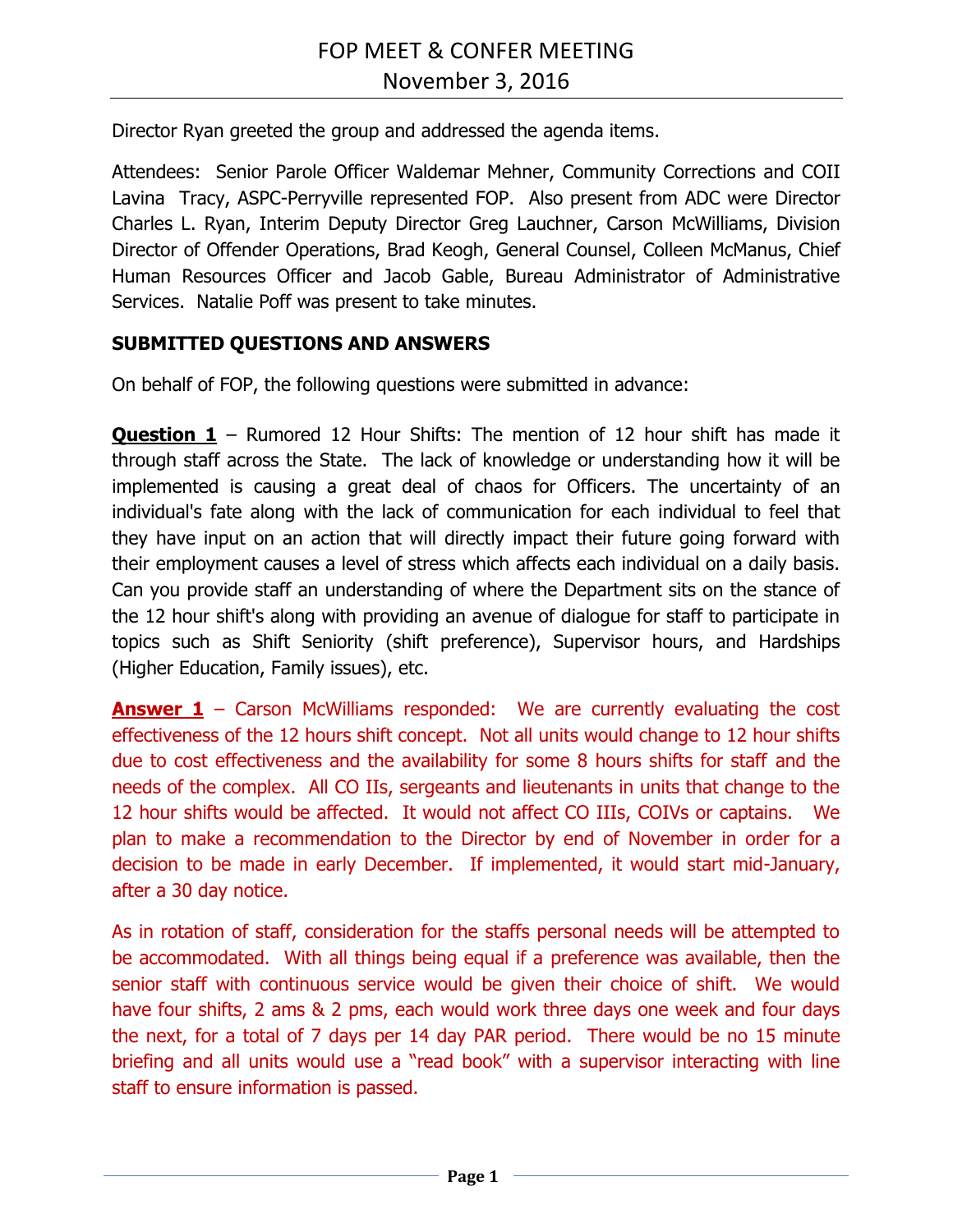Director Ryan added that there are 738 vacant positions, therefore, we need to maximize the resources we currently have. We may have to reconstitute the 12 hour shift out of necessity which is a cost effective strategy. Each complex will be reviewed individually.

Mr. McWilliams reiterated that the 12-hour shifts would impact CO II's, Sergeants, and Lieutenants. CO III's and Captains would not be impacted. This will change the dynamics of operations as there will be more supervisors on shift which should reduce overtime issues and cross leveling. This will allow Officers to work in areas they are familiar with and increase team work and supervisor interaction which will ultimately help retention and employee satisfaction.

FOP stated that employees feel like they do not have the opportunity to communicate or give input pertaining to schedule changes and other decisions that impact the daily lives of employees. If there could be a focal point of contact/open lines of communication and more transparency that would help employees.

Mr. McWilliams stated that the Department has committee and could provide the names of its members as points of contact. Director Ryan instructed Mr. McWilliams to provide minutes or any information that is disseminated at those meetings to ensure consistent information is given.

**Question 2** – Shaving Waiver Forms: Though the Fraternal Order of Police supports a professional employee grooming and dress policy, we cannot support any act which may violate Federally Protected Rights of our members or any other individual. The rights to ones medical privacy are protected by HIPPA. The law does allow an employer to ask that information which is minimally necessary to determine if special circumstances exist which require a duty modification or other accommodation. To mandate employees to "voluntarily" sign away their HIPPA rights when a medical condition exists exceeds requesting medical information which is minimally necessary to determine an employees need for an exception. The Fraternal Order of Police opposes any mandate that an employee sign a form which states they "voluntarily" waive their rights. For this reason the Fraternal Order of Police requests the Department rescind the current policy on grooming specifically related to shaving and return the implementation of requiring the information which is minimally necessary. A diagnosis and expected duration of the condition from a licensed medical professional should be sufficient to determine if the need for a shaving waiver exists.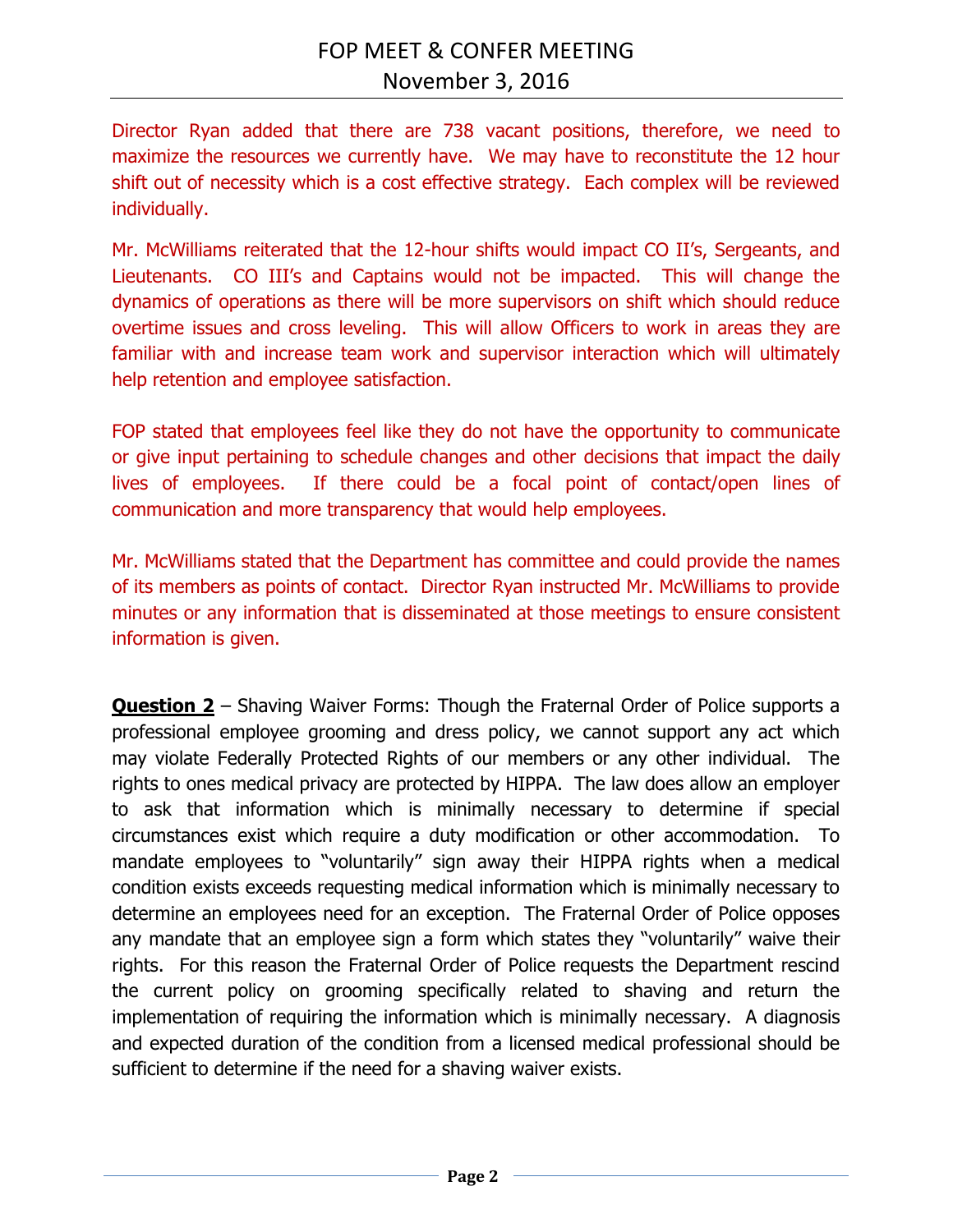**Answer 2** – Colleen McManus and Brad Keogh responded: An employee seeking a medical waiver for a beard is not required or otherwise "mandated" to execute a HIPAA Release. The Release clearly provides that it is voluntary and may be revoked at any time. In addition, the Release is strictly limited to the specific skin condition upon which the employee is predicating his request for a medical waiver for a beard. It is not unreasonably intrusive and does not require the release of any healthcare information other than the specific skin condition at issue. The Department is entitled to conduct a basic evaluation of an employee's medical waiver request. The information provided by the employee's medical practitioner is reviewed by ADC medical professionals, who make a recommendation regarding the request to management. An employee's management is not involved in, and does not see information on, the medical condition itself, thereby further maintaining the employee's privacy. The current grooming standards and process for seeking a medical waiver for a beard will not be rescinded.

## **Additional Information:**

A letter from the Bihn and McDaniel Attorney Office dated October 14, 2016, was handed out at the meeting as well as Director Ryan's response dated October 17, 2016. Click on the following links to see the aforementioned letters: [J:\Meet and Confer\Bihn& McDaniel Letter Dated 10-14-16.pdf](file://///CO-FILE03/SHARED/ADC_INFO/Meet%20and%20Confer/Bihn&%20McDaniel%20Letter%20Dated%2010-14-16.pdf) [J:\Meet and Confer\Director Ryan's Response dated 10-17-16.pdf](file://///CO-FILE03/SHARED/ADC_INFO/Meet%20and%20Confer/Director%20Ryan)

Carson McWilliams advised that direction was given to the Wardens not to do anything with the HIPPA forms until the process to give fair and consistent review is in place. Mr. McWilliams advised that a recent statewide poll indicates that only one (1) NNTI and three (3) Administrative Inquiries have since stemmed from the Employee Grooming policy change for non-compliance and one case remains undecided. Mr. McWilliams gave direction to the Wardens to move forward with the disciplinary process for non-compliance, however, if employees who currently do not meet the shaving requirements are willing to comply, discipline would be waived.

Colleen McManus and Carson McWilliams explained that the medical review board consists of Derleen Spence, Occupational Health Administrator, Registered Nurse (RN) and Dr. Rowe, MD, both of whom review the medical documentation provided by the employees' personal doctors, upon which they make a recommendation to the impacted Warden to approve or deny beard waiver requests. The Warden does not have the knowledge or medical expertise to determine if an employee's request is legitimate, which is why the medical review board looks at each individual case. Ms. McManus advised if a Doctor releases full medical records to the Occupational Health Nurses, that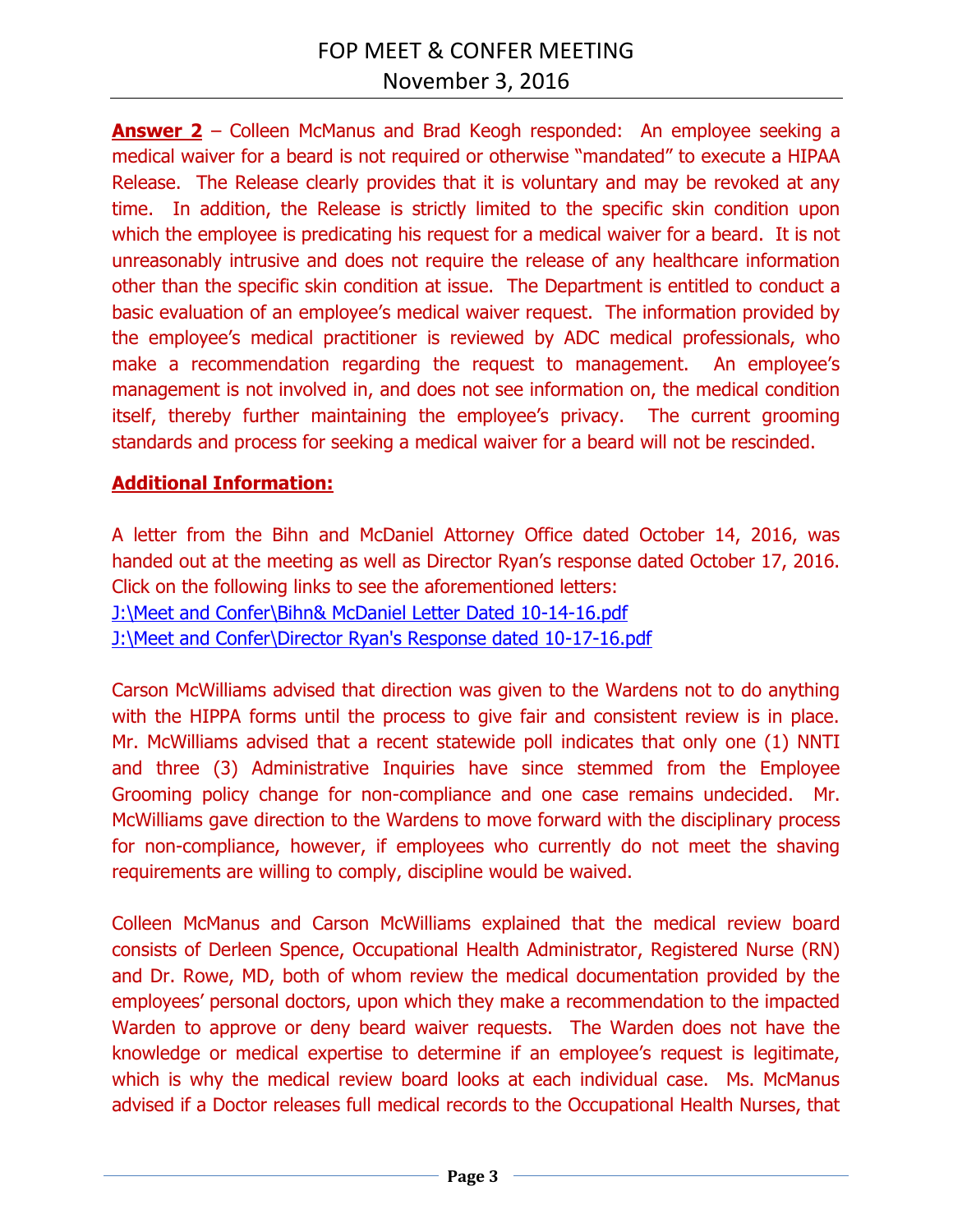is the fault of the Doctor's office, not ADC. She further advised that she is aware of one case in which a Doctor disclosed more medical history than required, at which point the OHN advised the Doctor's office and returned the documents. Ms. McManus will clarify the language within the HIPPA Waiver form and upon approval of the Director, the form will be published for ADC use. [Note: This has been completed]

Director Ryan stated that other public safety organizations are not permitted to wear beards and do not have an option to waive that requirement. Director Ryan stated the grooming/shaving policy was changed to ensure the safety of its officers when using Phantom Gas/OC spray. If the masks do not fit properly they are not effective. The grooming/shaving requirement also presents a professional image of the Department, which is important, just like safety is for fit testing.

A second level review may be considered however, the policy will not be rescinded.

FOP stated there is a lot of peer pressure to comply with the shaving requirement and further alleged that some supervisors are making a close case for hostile work environments by continually asking staff to shave in accordance with policy.

Director Ryan instructed Mr. McWilliams to reinforce the need for professionalism with respect to requesting waivers from staff.

**Question 3** – Max Custody: We understand that there is an intention to do away with maximum custody throughout the state eventually. Can you provide any idea of implementing this new housing or handling the special-needs category and how you will continue to house inmates that display violent behaviors towards other inmates and staff.

**Answer 3** – Carson McWilliams responded: Corrections Departments around the country are reducing their max custody populations, with a focus on more out of cell opportunities and effective programming to better prepare inmates for return to society. This is the best way to protect staff, inmates and the public after release.

Our plan for ADC is to reduce the current max custody population of 2900/3000 to around 2200/2300. We have already reduced 578 max beds to close in Central Unit, which has been working well for years now. Maximum custody in our minor's population was eliminated and now close custody in the highest custody they may be assigned to. We also plan to remove maximum custody from the female population and reduce it in the sex offender and protective custody populations.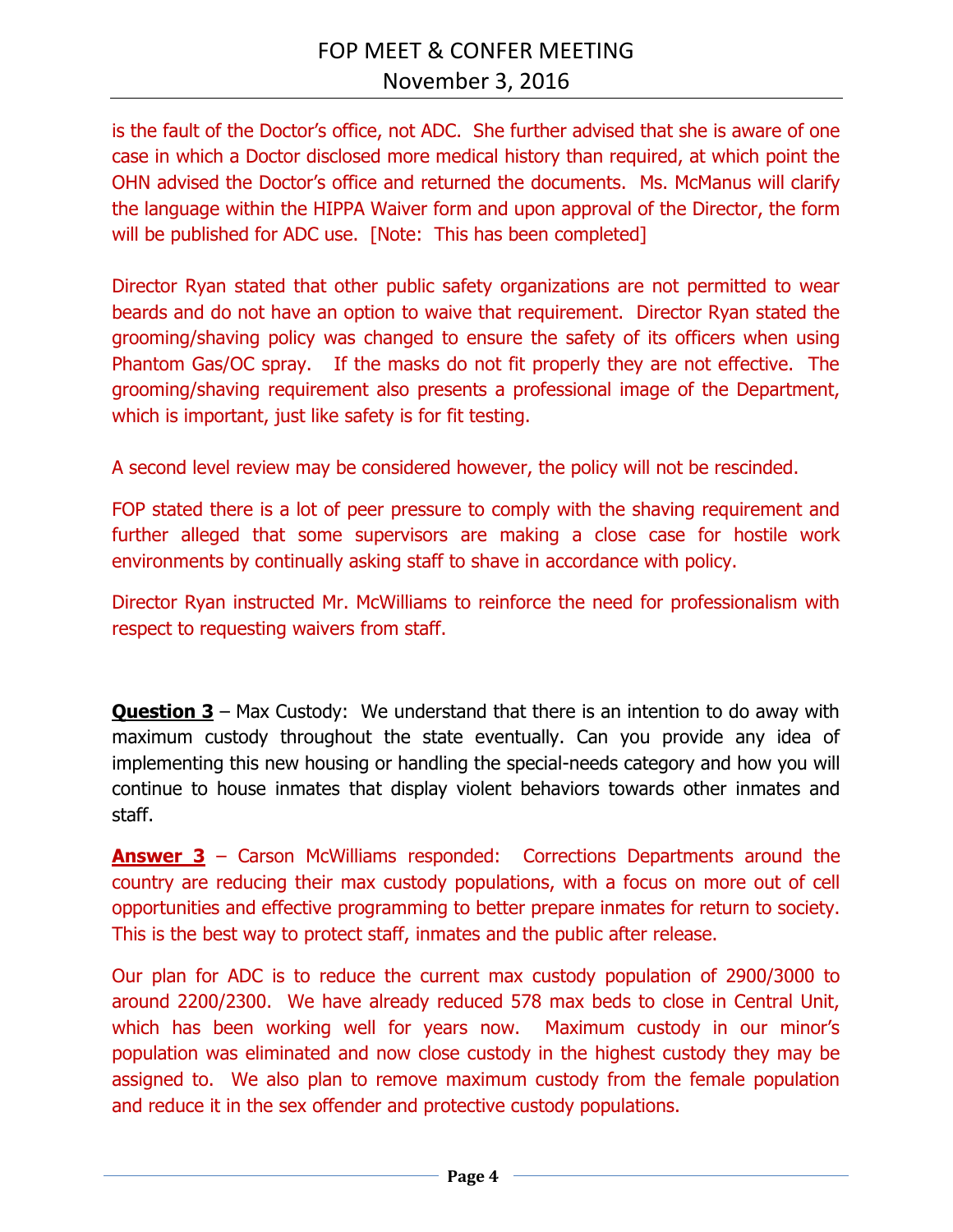**Question 4** – DI 306: With a new 12 hour shift being talked about, our members whom are CO IVs and Captains are requesting an adjustment to the authorized hours in DI-306. The request is to expand an option to adjust hours, by at least one hour. The current approved work schedules for CO IVs and Captains: 0730 – 1630 hours, 0800 – 1700 hours, and  $0830 - 1730$  hours. The request is to add a  $0700 - 1600$  hours to the current options.

**Answer 4** – Carson McWilliams: Captains and COIVs will not be part of any adjustments in staffing to 12 hour shifts. They should work 0800-1700 in most cases.

FOP advised that the question stemmed from staff who car pool to and from work, and the imposition that would have on them.

**Question 5** – ADC Budget: Did the Executive staff submit to the Governor a request for a pay increase for staff. Can you provide information on the pay package submitted?

**Answer 5** – Jacob Gable responded: Yes, ADC did include a pay package request in the FY 2018 Budget Request. The requested pay package includes:

(1) Funding to increase all security staff salaries by \$1,000

(2) Annual merit pay for the security series. The merit pay plan ranges from 1-2% of salary and would be paid annually to eligible employees. The merit amount would not be added to base pay and would be dependent on employee job performance and eligibility.

The entire ADC Budget Request, including the requested pay package, is available on the ADC website and the following link:

<http://10.6.0.30/reports/FY%202018%20ADC%20Operating%20Budget%20Request.pdf>

(page 293 of 391)

Director Ryan stated he submitted a decision package for an increase in pay for security staff for the last three consecutive years. Last year, sixteen decision packages were submitted. This year, only eight packages were submitted and the pay package was number one. Director Ryan acknowledged that the Department of Corrections' pay is not competitive and further stated that ADC ranks at the bottom of the Western eleven states in relation to pay.